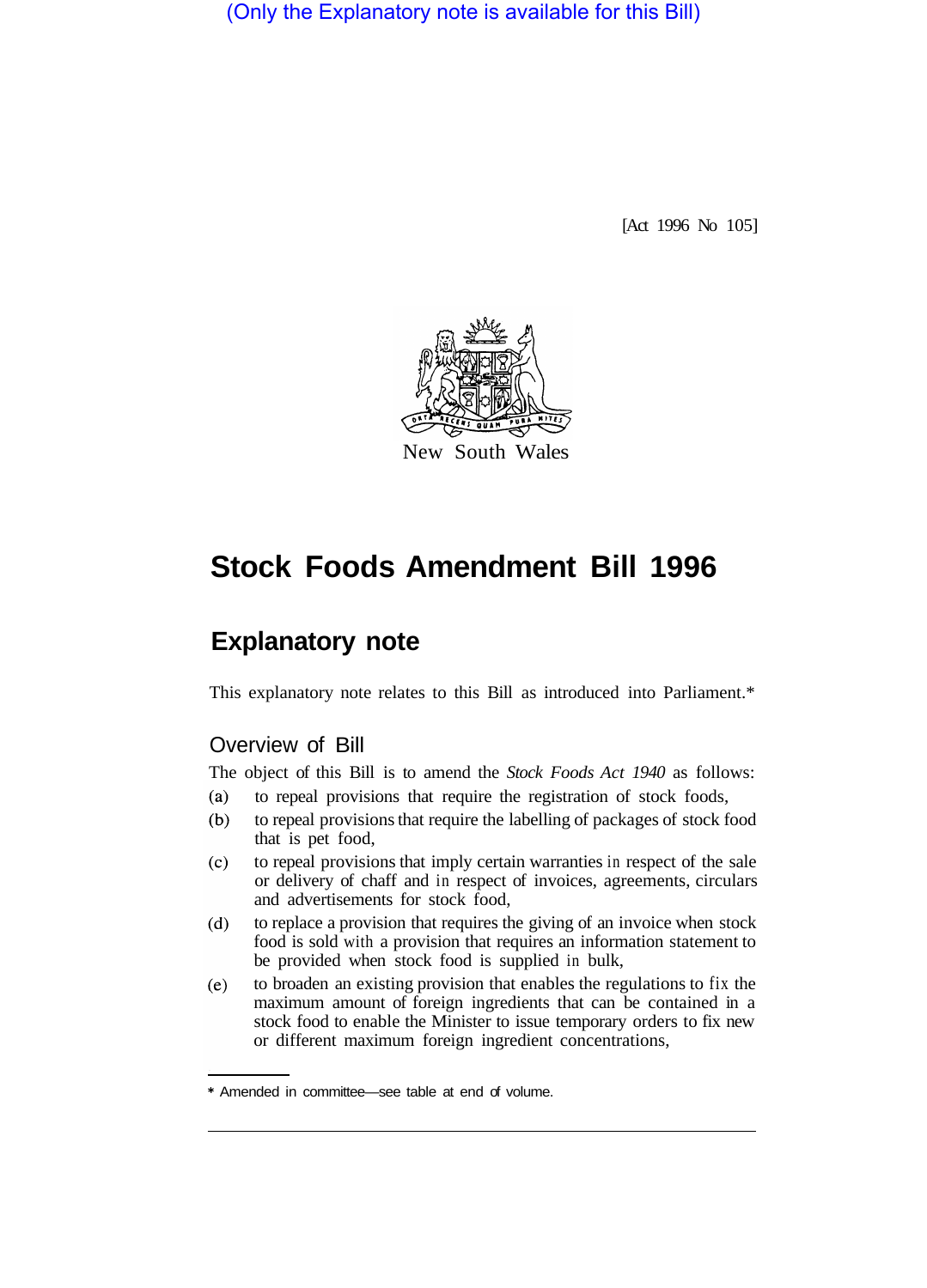Explanatory note

- $(f)$ to allow the regulations to regulate or prohibit the incorporation of veterinary chemical products in stock foods to produce medicated stock foods,
- to allow the Director-General of the Department of Agriculture to issue  $(g)$ permits to allow the supply of stock foods in circumstances that would ordinarily constitute a contravention of provisions for package labelling, maximum foreign ingredient concentrations, medicated stock food controls or withdrawal from sale directions,
- $(h)$ to broaden existing and proposed new controls to cover not only sales of stock food as at present but also the broader class of transactions encompassed by supply (as used in the Agvet Code and Agvet Regulations),
- to enable the regulations to make provision by applying, adopting or  $(i)$ incorporating publications as in force for the time being,
- to increase the powers of inspectors to enable them to require the  $(i)$ production of and inspect and take copies of records required by or under the Act and to enable them to require a person to state the person's name and address, and to make other minor amendments to the powers of inspectors,
- $(k)$ to revise terminology in the Act to make it consistent with the terminology used in the Agvet Code and Agvet Regulations (which contain uniform provisions for the regulation of agricultural and veterinary chemicals throughout Australia),
- $(1)$ to revise penalties for the offences with which the amendments are concerned and related offences so that the maximum penalty will be 50 penalty units when the offence is committed by an individual and 100 penalty units when the offence is committed by a body corporate,
- to make minor miscellaneous amendments,  $(m)$
- $(n)$ to make consequential amendments and savings and transitional provisions.

### Outline of provisions

**Clause 1** sets out the name (also called the short title) of the proposed Act.

**Clause 2** provides that the proposed Act will commence on a day or days to be appointed by proclamation.

**Clause 3** is a formal provision that gives effect to the Schedule of amendments to the *Stock Foods Act 1940.* 

Explanatory note page 2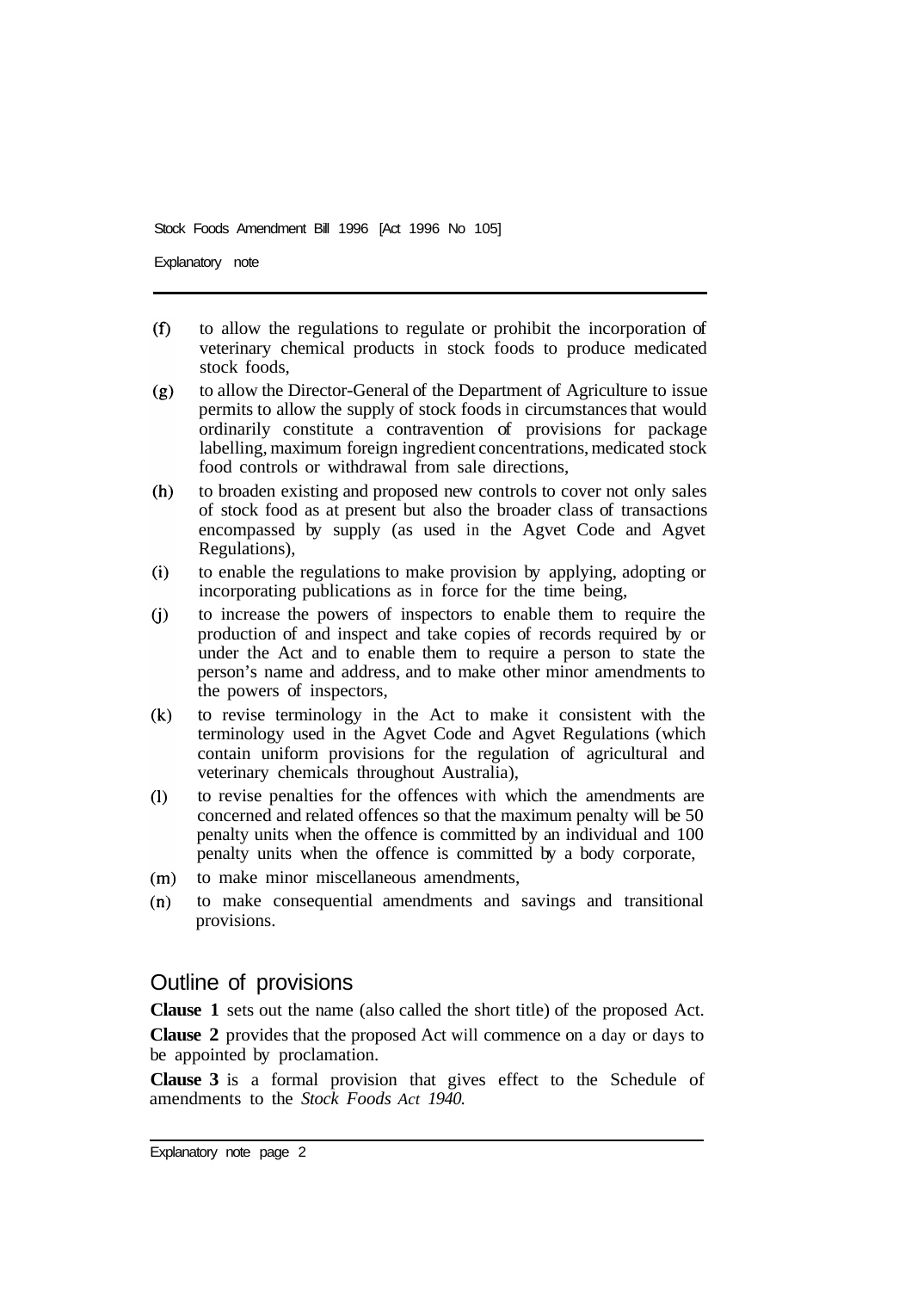Explanatory note

#### **Schedule 1 Amendments**

**Schedule 1** [1] **replaces** the definition section of the Act to remove obsolete definitions and bring other definitions into line with terminology used in the Agvet Code and Agvet Regulations.

**Schedule 1 [2]** makes the following amendments:

- Section 4 will be repealed. That section currently creates a  $(a)$ presumption and an offence with respect to sales and deliveries of chaff (in effect requiring the chaff to be hay chaff unless the contrary is specified).
- Sections 5–5C will be repealed. Those sections currently require  $(b)$ manufactured stock foods and by-products to be registered.
- $(c)$ Section 6 will be replaced. The section currently requires packages of manufactured stock foods and by-products to be labelled in a certain way. The new section will require the labelling of packages of stock food for food producing species and horses (so that packages of pet food will not be required to be labelled) and packages of any stock food supplement (including pet stock food supplement). Labels will have to be in accordance with the regulations.
- A new section 6A will be inserted requiring suppliers of bulk stock  $(d)$ food to provide the customer with a written statement about the stock food that complies with the regulations.

**Schedule 1 [3]** will replace section 7 (which currently allows the regulations to prescribe the maximum proportion of foreign ingredients that may be present in a stock food). The section will be broadened to allow the Minister to make temporary orders of up to 60 days duration to further restrict or impose new restrictions on the presence of foreign ingredients in stock food.

**Schedule 1 [4]** makes the following amendments:

(a) Sections 8–1 1 will be repealed. Those sections impose requirements on invoices, agreements, circulars and advertisements with respect to stock foods and provide that statements made in them constitute a warranty to the customer. Section 1 1 creates a number of offences that relate to various provisions in the Act. To the extent that the offences will still be relevant they will be transferred to the various provisions that create the offences.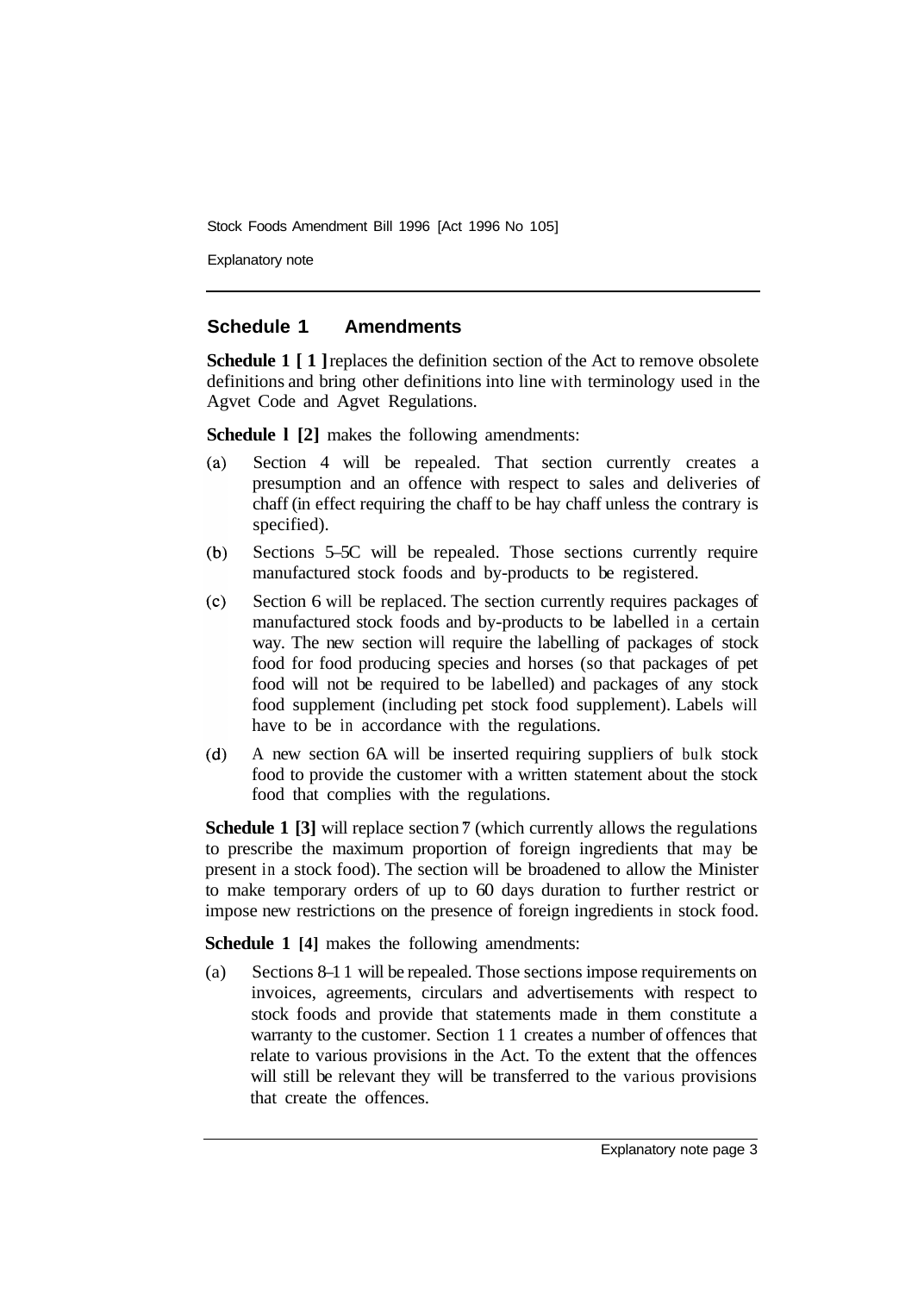Explanatory note

- (b) A new section 8 will be inserted to allow the regulations to regulate or prohibit the incorporation of veterinary chemical products in stock foods to produce medicated stock food. It will be an offence to supply a stock food in contravention of the regulations.
- (c) A new section 9 will be inserted to allow the Director-General of the Department of Agriculture to issue permits to allow the sale of stock food or stock food supplement in circumstances that would otherwise constitute a contravention of provisions of the Act that regulate packaging, foreign ingredient concentrations or veterinary chemical product content or that require the withdrawal of stock food from sale.

**Schedule 1 [5]** and **[6]** are examples of amendments that change "sale" and "sell" throughout the Act to "supply" to cover a broader class of transactions, which is consistent with the Agvet Code and Agvet Regulations. Other provisions of the Act are amended to the same effect in the course of the other amendments being made to those provisions.

**Schedule 1 [7]** lowers the maximum penalty for the offence of contravening an order of the Minister to withdraw stock food from sale. The current maximum penalty is 200 penalty units for an individual or 400 penalty units for a corporation. The new penalty will be 50 penalty units for an individual or 100 penalty units for a corporation. This level of penalty will be made consistent for related offences in the Act.

**Schedule 1 [8]** provides that an inspector can have assistance when exercising the powers of an inspector.

**Schedule 1 [9]** changes "sale" to "supply" in the provisions dealing with powers of inspectors.

**Schedule 1 [10]** allows an inspector to require a person to state the person's name and address and to require the production of and take copies of and extracts from records required to be kept by or under the Act.

**Schedule 1 [11]** makes it clear that the powers of an inspector to seize and remove articles can be exercised separately (that is, an inspector need not remove an article that the inspector has seized).

**Schedule 1 [12]** increases from 6 months to 12 months the period for which an article or substance seized by an inspector can be retained.

**Schedule 1 [13] corrects a typographical error.** 

**Schedule 1 [14]** changes "sale" to "supply" in the provisions dealing with powers of inspectors to demand information.

Explanatory note page 4